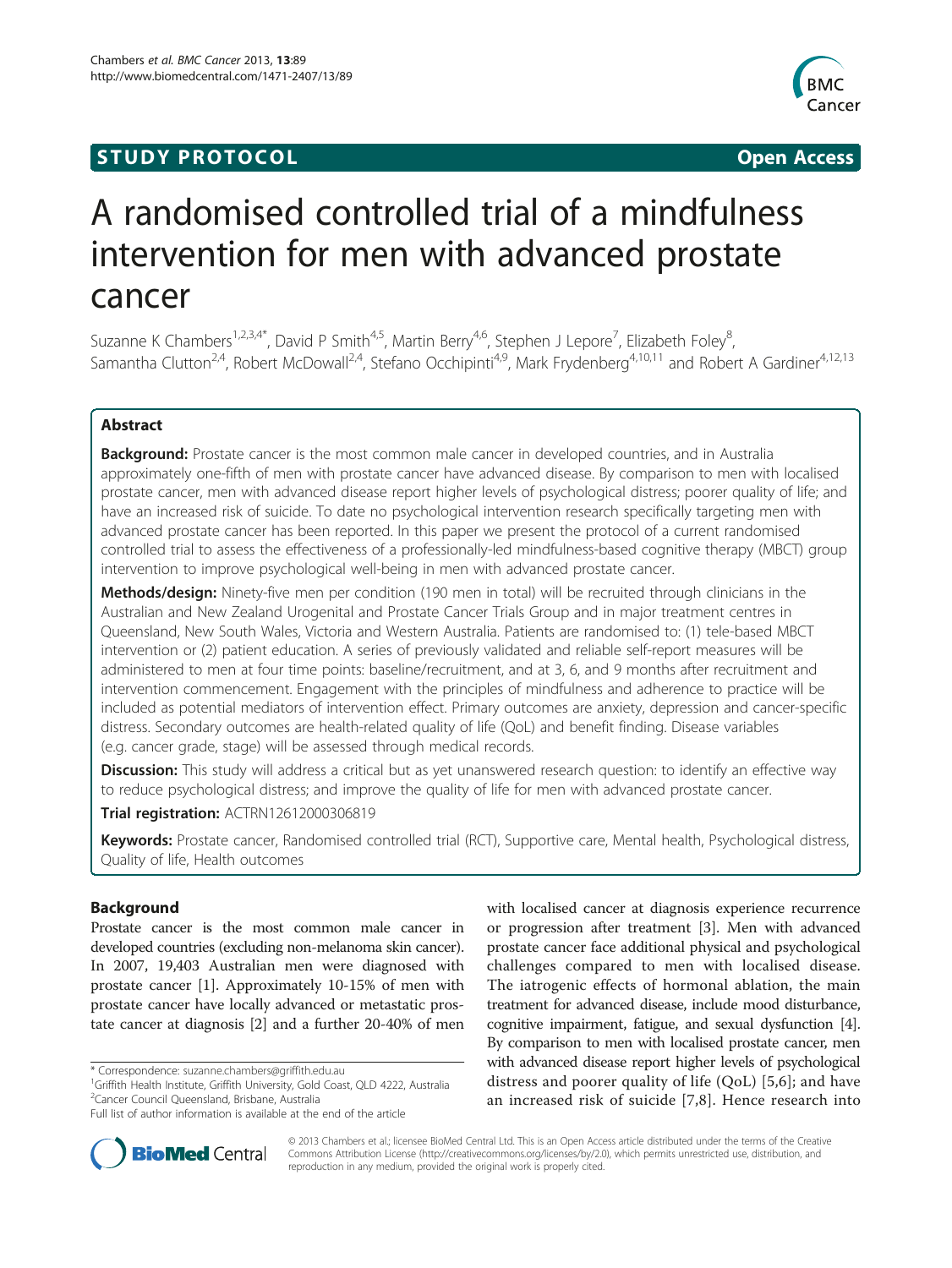psychological intervention to maximise psychological adjustment is crucial for these men.

To date, no psychological intervention research specifically targeting men with advanced prostate cancer has been reported [[9\]](#page-4-0). In this study we propose using the cognitive behavioural approach of Mindfulness-Based Cognitive Therapy (MBCT) as relevant to this patient group. Mindfulness involves open awareness of current experience and the intention to observe habits of reacting to difficulties as they arise. Over time, this practice leads the person to gain the ability to be less reactive to difficult experiences and approach equanimity regarding the content of the illness experience, including negative emotions and thoughts. MBCT specifically targets the cognitive processes associated with depression by encouraging participants to disengage from reactive and ruminative states of mind, such as those that are commonly reported by cancer patients [\[10,11\]](#page-4-0). Qualitative studies of cancer patients who have taken part in mindfulness courses have identified positive changes in acceptance, self-control, personal growth, shared experience and self-regulation as outcomes of mindfulness practice [\[12](#page-4-0),[13\]](#page-4-0). In a pilot study of group MBCT conducted with 19 men with advanced prostate cancer, men reported significant changes in both general psychological and cancerspecific distress [[14](#page-4-0)]. Qualitative data revealed that acceptance of and learning from other group members were key aspects of the group context that contributed to acceptance of progressive disease. Thus, in the context of MBCT the group setting appears important as a contributor to acceptance of cancer through peer learning and modelling.

Accordingly, in this trial we apply a tele-based MBCT group intervention to decrease anxiety and depression and cancer-specific distress in men with advanced prostate cancer.

# Methods/design

The study has two arms: 1) MBCT delivered by teleconference over eight weekly sessions and (2) patient education.

It is hypothesised that 3, 6 and 9 months after recruitment and commencement of the intervention:

- 1. Relative to men who receive patient education, men who receive MBCT will have lower anxiety and depression.
- 2. Relative to men who receive patient education, men who receive MBCT will have lower cancer-specific distress.
- 3. Relative to men who receive patient education, men who receive MBCT will have higher mindfulness.
- 4. Intervention-driven improvements in psychological outcomes will be mediated by mindfulness skills.

# Group condition

# Patient Education

Patient education consists of the man's standard medical management and a package containing existing evidencebased patient education materials.

# Mindfulness-Based Cognitive Therapy

The Mindfulness-Based Cognitive Therapy group intervention (MBCT) follows a cancer-specific manual based on Segal, Williams and Teasdale's [\[15](#page-4-0)] manual for MBCT, with novel specific components developed for men with advanced prostate cancer in our pilot study [[14\]](#page-4-0). The sessions are facilitated by health professionals with experience in oncology and professional training in MBCT. The program has been further developed to be suitable for telephone delivery. For example, facilitators have been trained to use explicit communication such as encouraging group members to say their name before contributing, listen closely to the tone of participants' voices, give extra time for responses, and have explicit rules for how the group will interact. Each session runs for 1.25-h and only short (up to 15 min) meditations are provided during the group phone sessions to support group engagement and alleviate practical concerns such as holding the telephone receiver. As well, the material in participant workbooks has been elaborated to provide session plans, so participants can navigate phone sessions more easily, and interactive worksheets are provided to help keep group discussions on task. The program includes eight weekly group teleconferences, and each participant has an individual introductory call with their facilitator to allow them to connect with the facilitator, prepare them for the program and to enhance motivation. Participants are provided with a handbook summarising each weekly session; self-help materials including Jon Kabat Zinn's Full Catastrophe Living [\[16](#page-4-0)]; and an audio recorded meditation on compact disc. Daily home practice of mindfulness meditation is strongly encouraged; with participants asked to engage in one of the four 35 min practices depending on the stage of the course (the body scan, moving meditation, mixed mindfulness meditation, silent practice with bells at 5 min intervals). Finally, as in our pilot study, peer interaction is directed towards support for the learning of mindfulness skills and mutual support in facing the challenges of advanced prostate cancer.

## Participants

Recruitment is being undertaken through clinicians in the Australian and New Zealand Urogenital and Prostate Cancer Trials Group and in major treatment centres in Queensland, New South Wales, Victoria and Western Australia. Other recruitment avenues include the distribution of information through prostate cancer support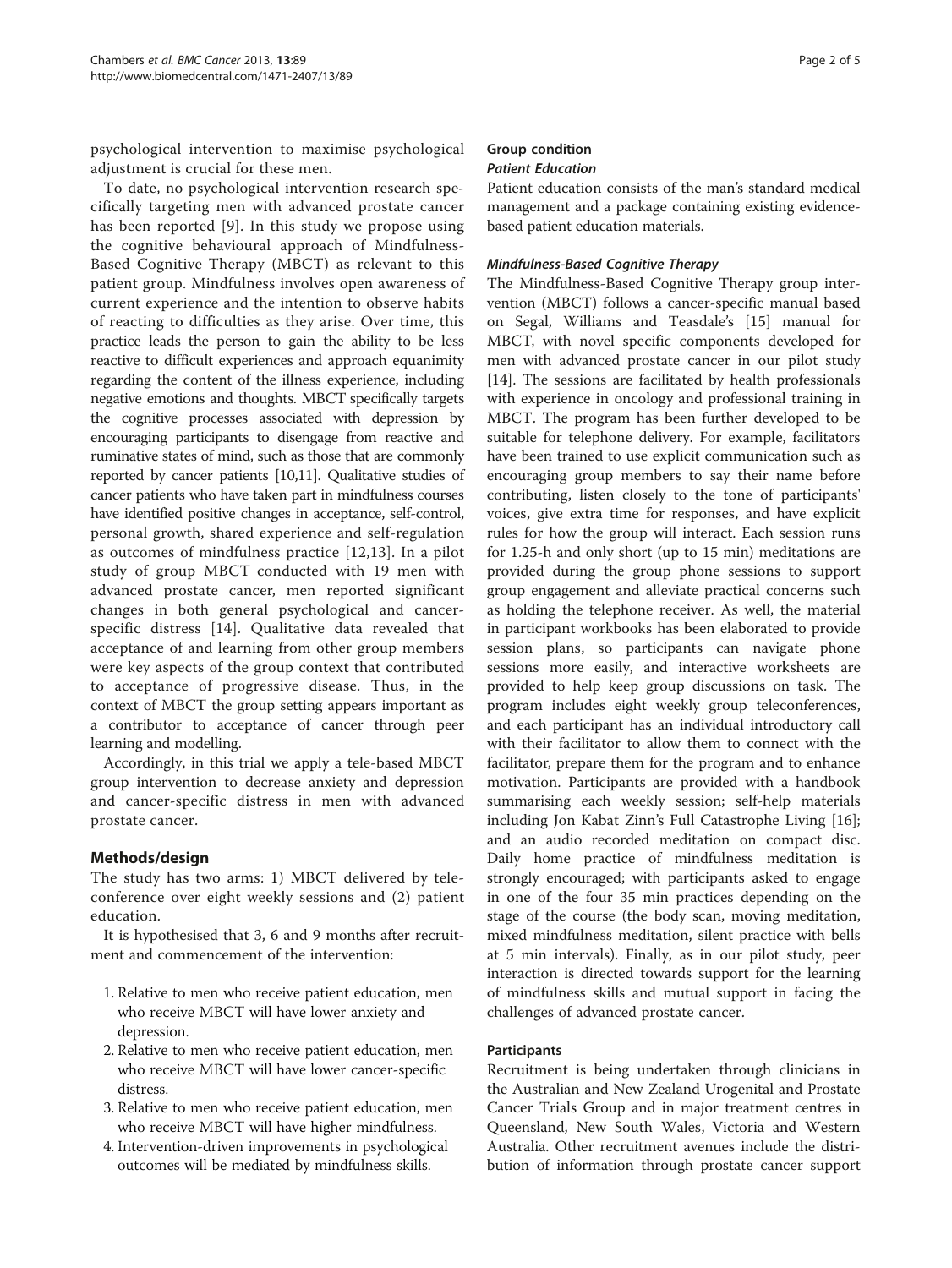groups and media promotion. The research team who contact potential participants after referral to the study obtains informed written consent. Figure 1 illustrates the recruitment, intervention and data collection process.

Inclusion criteria are that the men must: (1) have proven metastatic disease or castration resistant biochemical progression; (2) be able to read and speak English; (3) have no previous history of head injury, dementia or psychiatric illness; (4) have no other concurrent cancer; (5) have phone access.

Approximately 190 men will be recruited to the study (allowing 30% attrition from treatment; 65 men in each condition will complete final assessments). This sample size would comfortably exceed 80% power to detect a moderate to large effect over four assessment points.

#### Study integrity

Ethical approval has been obtained from the Griffith University Human Research Ethics Committee (Approval:

PSY/15/12/HREC) and Metro-North – The Prince Charles Hospital Human Research Ethics Committee (HREC/12/QPCH/101). The study design is guided by the CONSORT criteria [\[17\]](#page-4-0). Randomisation to study condition occurs following the completion of baseline assessment. Assessments are by self-report pen and paper measures and project staff tracking assessments are blinded to condition where possible. Randomisation occurs in blocks of 14, with each condition randomly generated 7 times within each block to ensure an unpredictable allocation sequence with equal numbers of men in each condition at the completion of each block; and sufficient men to form a tele-based group (of 7) in the MBCT condition. Randomisation occurs within Queensland-Western Australia and New South Wales-Victoria dyads to coincide with a twostage commencement of recruitment. The randomisation sequence is undertaken by the project manager and concealed from investigators. The group sessions are audiotaped with 15% reviewed to ensure adherence to an

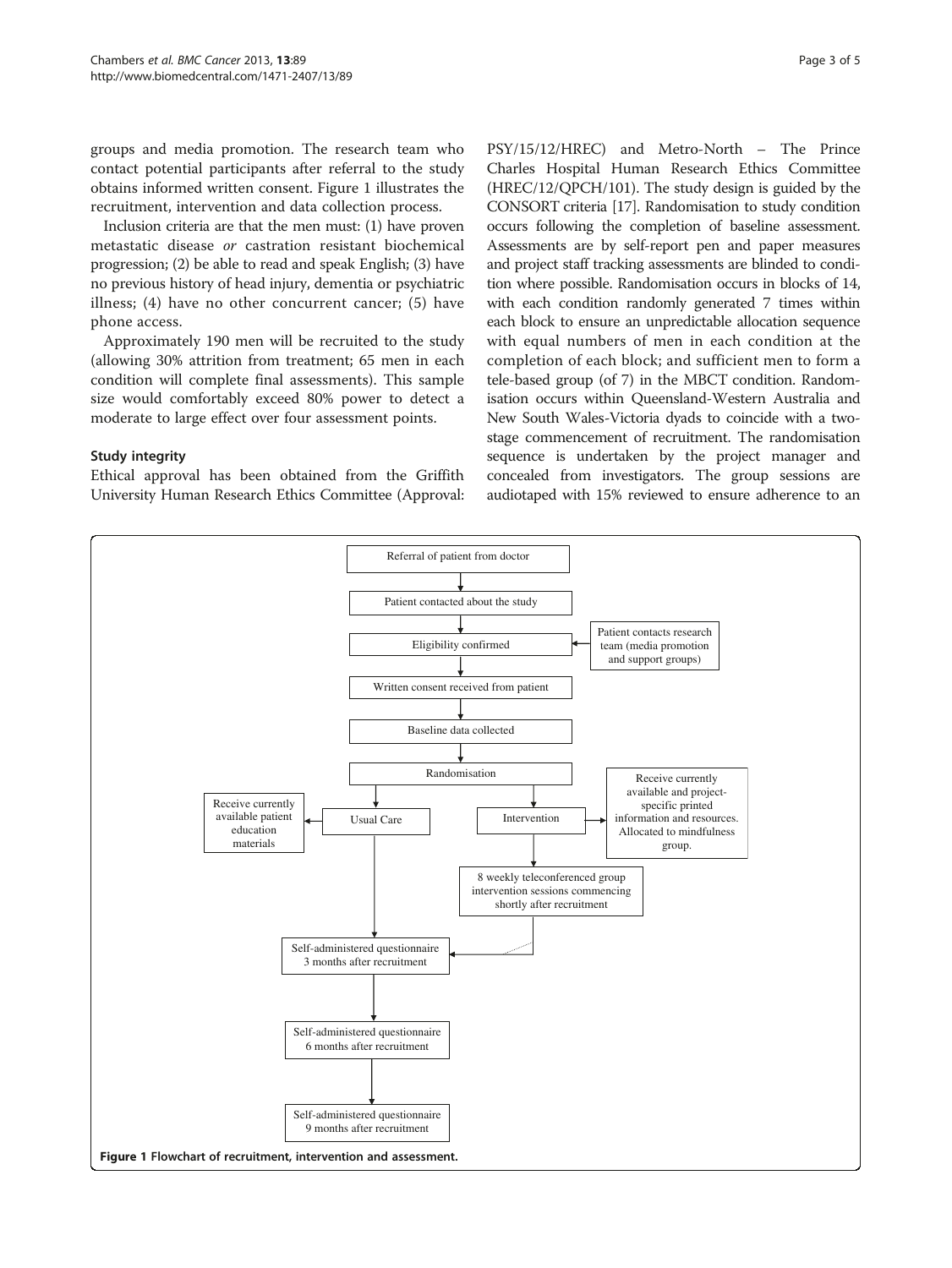MBCT approach. Analyses will be conducted on the basis of intention to treat.

#### Measures

A series of previously validated and reliable self-report measures are administered by mail to men at four time points: baseline/recruitment and at 3, 6, and 9 months after recruitment and intervention commencement. Mindfulness skills are included as potential mediators of intervention effect. Primary outcomes are anxiety, depression and cancer-specific distress. Secondary outcomes are global QoL and benefit finding. Disease variables (e.g. cancer grade, stage, time since diagnosis, time since treatment) will be assessed through medical records review.

#### Mediators

Mindfulness: The Five Facet Mindfulness Questionnaire (FFMQ) [\[18\]](#page-4-0) is being used to measure the participants' engagement with the principles of mindfulness.

Adherence to Practice: Adherence to mindfulness practice is assessed by participants completing a daily home practice form.

### Primary outcome variables

Anxiety and Depression: The Brief Symptom Inventory-18 [[19](#page-4-0)] is providing a global measure of current psychological distress with subscale scores for anxiety, depression, and somatisation.

Cancer-Specific Distress: The Impact of Events Scale (IES) [[20,21](#page-4-0)] and the PSA Anxiety subscale of the Memorial Anxiety Scale for Prostate Cancer (MAX-PC) [\[22](#page-4-0)] is being used to measure men's cancer-specific distress.

#### Secondary outcome variables

Quality of Life: The Functional Assessment of Cancer Therapy – Prostate (FACT-P) [[23](#page-4-0)] is being used to assess the men's perceived global quality of life across 5 domains: physical, social/family, emotional, functional well-being, and prostate cancer-specific concerns.

Benefit Finding: Positive adjustment is being measured with the Posttraumatic Growth Inventory assessing perceived positive outcomes resulting from a diagnosis of cancer [\[24](#page-4-0)].

#### Statistical analyses

The study is a two-condition randomised controlled trial with repeated measures across time and continuous outcome variables. The analysis of longitudinal differences in outcome will be by multilevel (mixed) modelling (MLM). These procedures allow the testing of typical group level predictions such as Hypotheses 1 to 3 that men in the intervention condition will have better outcomes than the patient education group. However, by

incorporating the hierarchical structure of assessment points nested within individual men they further permit the true assessment of individual change in psychological outcomes and of potential mediators of such change (Hypothesis 4). Consequently (and unlike traditional approaches), this model deals with the heterogeneity of responses, such as that expected in the outcomes of the proposed study, by allowing such variation as random effects within the model. MLM has the advantage of allowing use of all available data points, which maximizes power to detect effects and reduces bias owing to missing data in longitudinal studies.

#### **Discussion**

The study will provide recommendations about effective psychological interventions to reduce anxiety, depression and cancer-specific distress in men with advanced prostate cancer. To our knowledge, to date no psychological intervention studies have targeted men with advanced prostate cancer specifically; or trialled remotely delivered mindfulness interventions in cancer populations [\[9\]](#page-4-0). This research will overcome these limitations. If proven effective, the intervention will be able to be utilised in a range of settings including broad reach tele-health support programs; and through support services and support groups internationally. This means that project outputs will be immediately translatable into practice to reduce psychological distress and improve the quality of life of men with advanced prostate cancer.

#### Competing interests

The authors declare that they have no competing interests.

#### Authors' contributions

SKC, DS and MB developed the study concept and aims and initiated the project. SL, EF, SC, RM, SO, MF and RAG assisted in further development of the protocol. SKC was responsible for drafting the manuscript. SKC, DS, EF, SC, RM and SO will implement the protocol and oversee collection of the data. All authors contributed to the final manuscript.

#### Acknowledgements

This project was funded by the Australian National Health and Medical Research Council (ID APP1024989), and undertaken in partnership with the Australian and New Zealand Urogenital and Prostate (ANZUP) Cancer Trials Group and Cancer Council Queensland and New South Wales. We gratefully acknowledge the support of the Prostate Cancer Foundation of Australia; the Urological Society of Australia and New Zealand; of Professor Ian Davis, Dr Peter Heathcote, Professor Nigel Spry, Associate Professor Martin Stockler, and Dr John Yaxley as associate investigators; and of Mr Bill McHugh and Mr Peter Dornan as consumer advisors.

#### Author details

<sup>1</sup>Griffith Health Institute, Griffith University, Gold Coast, QLD 4222, Australia <sup>2</sup> Cancer Council Queensland, Brisbane, Australia. <sup>3</sup> Prostate Cancer Foundation of Australia, Sydney, Australia. <sup>4</sup>Australian and New Zealand Urogenital and Prostate Cancer Trials Group, Sydney, Australia. <sup>5</sup>Cancer Council NSW, Sydney Australia. <sup>6</sup>University of New South Wales, Sydney, Australia. <sup>7</sup>Department of Public Health, Temple University, Philadelphia, USA. <sup>8</sup>Mind Potential, Sydney, Australia. <sup>9</sup>School of Psychology, Griffith University, Brisbane, Australia. <sup>10</sup>Department of Surgery, Monash University, Melbourne, Australia. <sup>11</sup>Royal Melbourne Hospital, Melbourne, Australia. <sup>12</sup>University of Queensland Centre for Clinical Research, University of Queensland, Brisbane, Australia.